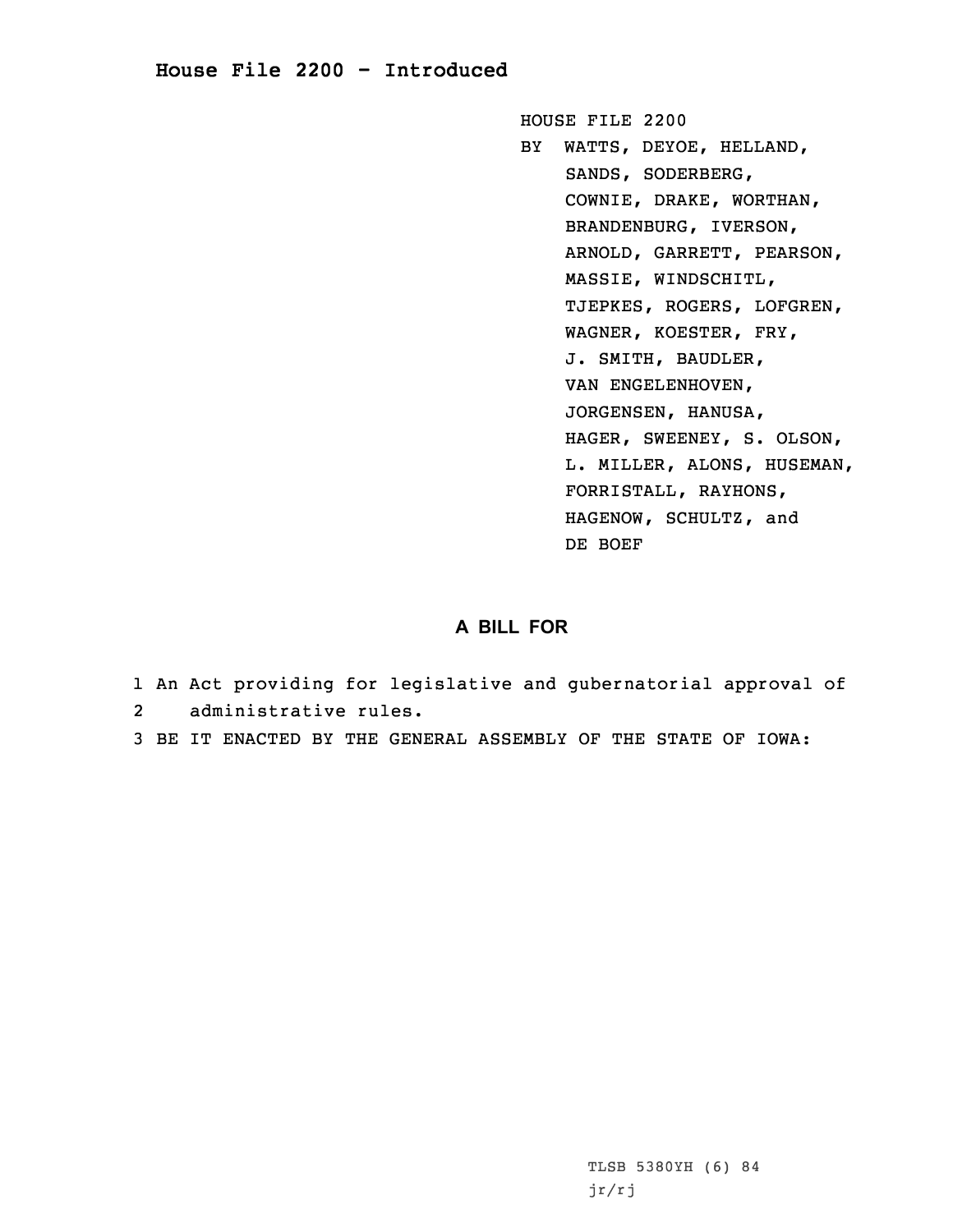1 Section 1. Section 17A.5, Code 2011, is amended by adding 2 the following new subsection:

 NEW SUBSECTION. 3. Commencing July 1, 2012, <sup>a</sup> rulemaking action to adopt, amend, or repeal <sup>a</sup> rule shall be effective for only one year after the effective date of such action, unless such action is approved by <sup>a</sup> joint resolution or bill passed by the general assembly and approved by the governor.

 *a.* An agency shall submit <sup>a</sup> rulemaking action to adopt, amend, or repeal <sup>a</sup> rule to the president of the senate and the speaker of the house of representatives at the next regular session of the general assembly. The president and the speaker shall refer such action to the appropriate standing committees of the general assembly.

14 *b.* <sup>A</sup> standing committee shall review such rulemaking actions referred to the committee and may take formal committee action by sponsoring <sup>a</sup> joint resolution or bill to approve the rulemaking actions. Rulemaking actions may be approved either individually or grouped together in one or more joint resolutions or bills.

 *c.* If <sup>a</sup> joint resolution or bill is not enacted to approve such <sup>a</sup> rulemaking action within the one-year period, the president of the senate and the speaker of the house of representatives shall notify the agency and the administrative code editor. The administrative code editor shall promptly remove from the Iowa administrative code <sup>a</sup> rule or portion of <sup>a</sup> rule that has expired pursuant to this subsection.

 *d.* The expiration of <sup>a</sup> rule pursuant to this subsection does not restore any rule language that existed prior to the original rulemaking action. The agency may readopt that prior rule language, without notice or opportunity for public participation, effective immediately upon filing with the administrative rules coordinator.

## 33 EXPLANATION

34 This bill provides that any new agency rulemaking action 35 to adopt, amend, or repeal <sup>a</sup> rule will expire one year after

-1-

LSB 5380YH (6) 84  $jr/rj$  1/2